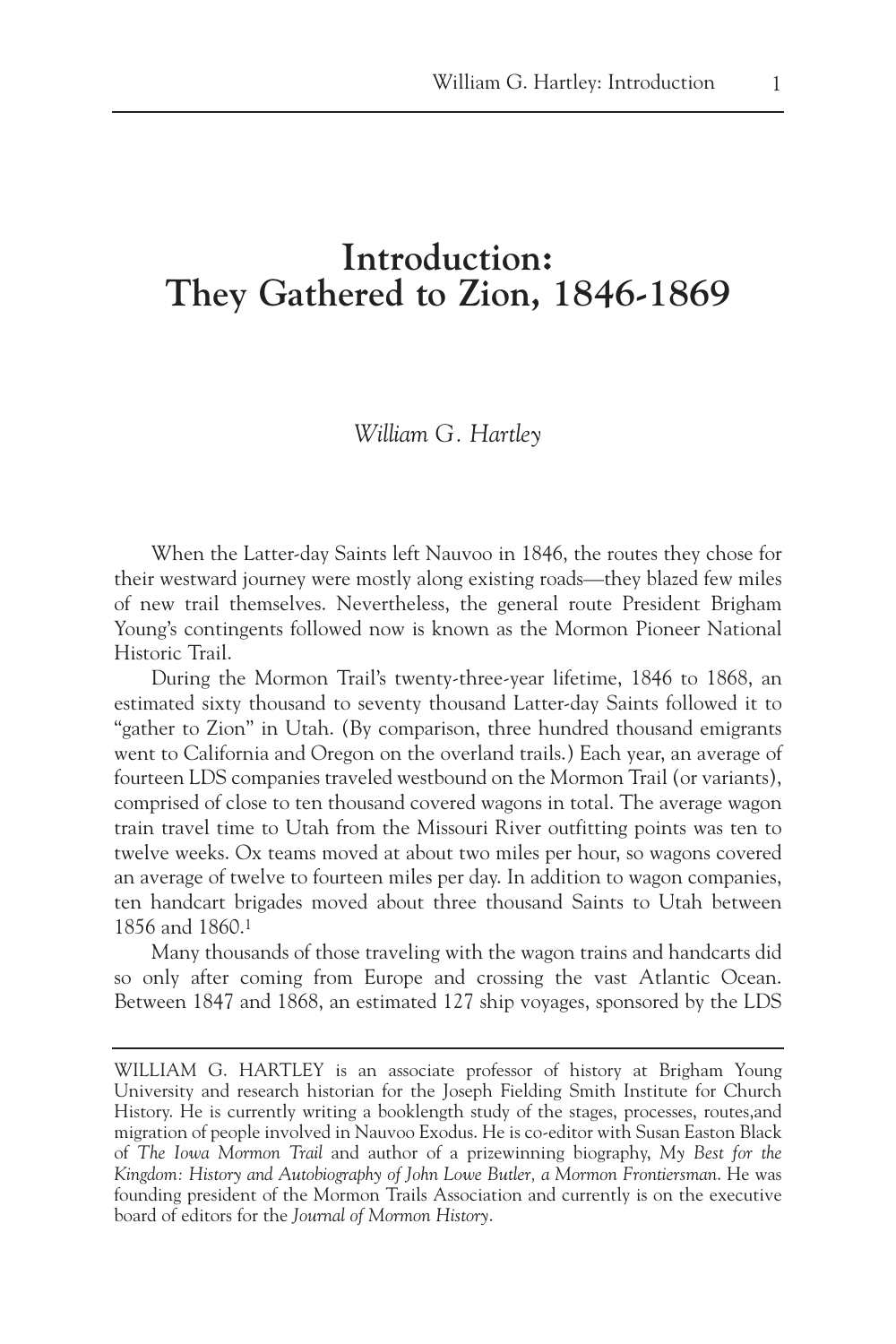Church, carried convert-emigrants from Europe—mostly from Liverpool—to "the States." Voyages by sailing ships from Liverpool to New Orleans averaged fifty-four days at sea. When New York became the Church's new arrival port of preference, starting in 1855, the Atlantic crossing time was reduced to an average of thirty-five days. (When the Church switched from using sailing ships to steamers, starting about 1868, the crossing time fell to an average of but eleven days.)2

Such statistics demonstrate that the Latter-day Saint "gathering to Zion" was numerically massive, physically taxing, and financially challenging. But time and energy and money costs are subordinate realities in the story of "the gathering." Fundamentally, "they gathered to Zion" because of religious convictions and spiritual strength. For nineteenth-century LDS converts, there were five—not four—"first principles and ordinances of the gospel." After faith, repentance, baptism, and the reception of the Holy Ghost, the fifth principle could it be called an ordinance?—was to gather to Zion. Masses of converts obeyed and migrated.

As historians continue to study various aspects of the impressive LDS "saga of the gathering," new insights and understandings continue to emerge. This issue of the *Nauvoo Journal* publishes seven papers offering an array of new findings and perspectives. These papers were presented at a history conference held last September at Brigham Young University. The conference was built around the theme, "They Gathered to Zion, 1846-1869: A Sesquicentennial Symposium."

During 1996, the Mormon Trail Wagon Train, community celebrations in Nebraska and Wyoming and Utah, videos, musicals, and service projects dominated the commemorations honoring the Mormon Pioneers' sesquicentennial. In addition, for serious students of LDS history, two major history conferences that year dealt with aspects of the Mormon Trail, LDS migration, and the gathering to Zion. The first conference took place in late May when 350 historians and history buffs gathered at Omaha (twenty minutes from Winter Quarters) for the Mormon History Association's annual convention. Of the sixty papers and presentations offered there, more than a third dealt with the Mormon Trail, the LDS migration, or "the gathering" themes.

The second major conference was the "They Gathered to Zion" symposium. There, historians repeated some of the Omaha papers or presented new ones to an even-larger audience than at Omaha. Cosponsors of the symposium were the Mormon History Association and six BYU units: the Smith Institute for Church History, Department of Church History and Doctrine, History Department, Charles Redd Center for Western Studies, the Religious Studies Center, and the College of Family, Home, and Social Sciences.

Along wth Dr. Craig Ostler of the Department of Church History and Doctrine, I cochaired that event. Afterwards, my colleagues and I at the Smith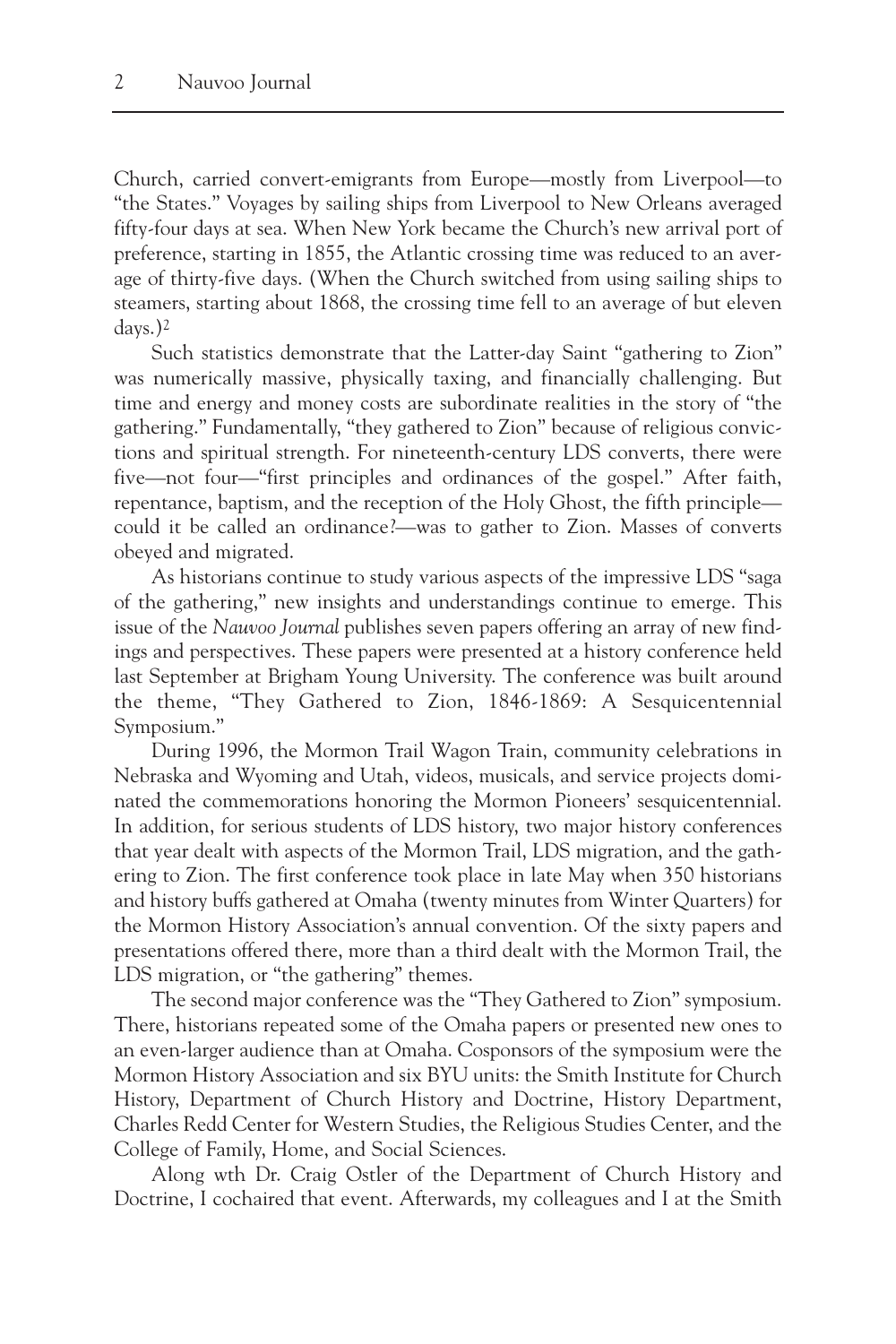Institute felt that a collection of the symposium's papers ought to be published. Therefore, we were pleased when Maurine Ward and the editorial board of the *Nauvoo Journal* agreed to our proposal that this issue feature some of the symposium papers.

What follows are seven of the symposium's history essays, ones that author interest and *Nauvoo Journal* space limitations have allowed us to include.

Elder John Carmack, a member of the First Quorum of Seventy, currently serves as Assistant LDS Church Historian. He led off the symposium with a comparison of the leadership styles of Elder Sam Brannan in California and President Brigham Young. Elder Carmack received a law degree at UCLA, became president of a law firm in Los Angeles, and lived in and provided Church leadership in southern California. In 1984, while president of the Idaho Boise Mission, he was called to the First Quorum of the Seventy. Appropriately, Elder Carmack's symposium address, "California: What Went Right and What Went Wrong," is our lead article.

Pennsylvanian Thomas L. Kane became Mormonism's "sentinel in the East." A non-Mormon friend to the Saints, he wielded useful influence in their behalf among government leaders in Washington, D.C. Mark Sawin, graduate student in American Civilization at the University of Texas at Austin, presented an essay about Kane, "A Sentinel for the Saints: Thomas Leiper Kane and the Mormon Migration." Based on newly available records, his article proffers a new look at this important friend and supporter of the Saints during their trek west and during the colonizing period.

Although the term "unfurled" is familiar, "furled" is not. Obviously, a banner is not unfurled unless it is furled. Dr. Richard Bennett makes that imagery part of his theme in his article, "The Star-Spangled Banner Forever Be Furled: The Mormon Exodus as Liberty." He discusses the Saints' troubled-but-liberating feelings about leaving "the States" and the American Republic to head into non-U.S. territory in the West. Dr. Bennett was the archivist at the University of Manitoba and is author of **the** history of the Saints at Winter Quarters ("*And Should We Die": Mormons at the Missouri*). Recently, Richard was appointed to the faculty in BYU's Department of Church History and Doctrine.

When New York City became the arrival port for LDS-chartered sailing ships starting in 1855, the passengers disembarked and proceeded into Castle Gardens, the city's spacious immigrant depot, to be processed into the country. Don Smith, in "Castle Garden, the Emigrant Receiving Station in New York Harbor," draws from LDS immigrants' life writings that tell about their Castle Garden experiences and from secondary literature to provide a solid understanding of that entry point's central role in much of LDS migration history. Don Smith is an orthodontist in Pullman, Washington. He is completing a definitive book-length study of the Willie Handcart Company.

Those who heard the fascinating presentations by Audrey Godfrey and John